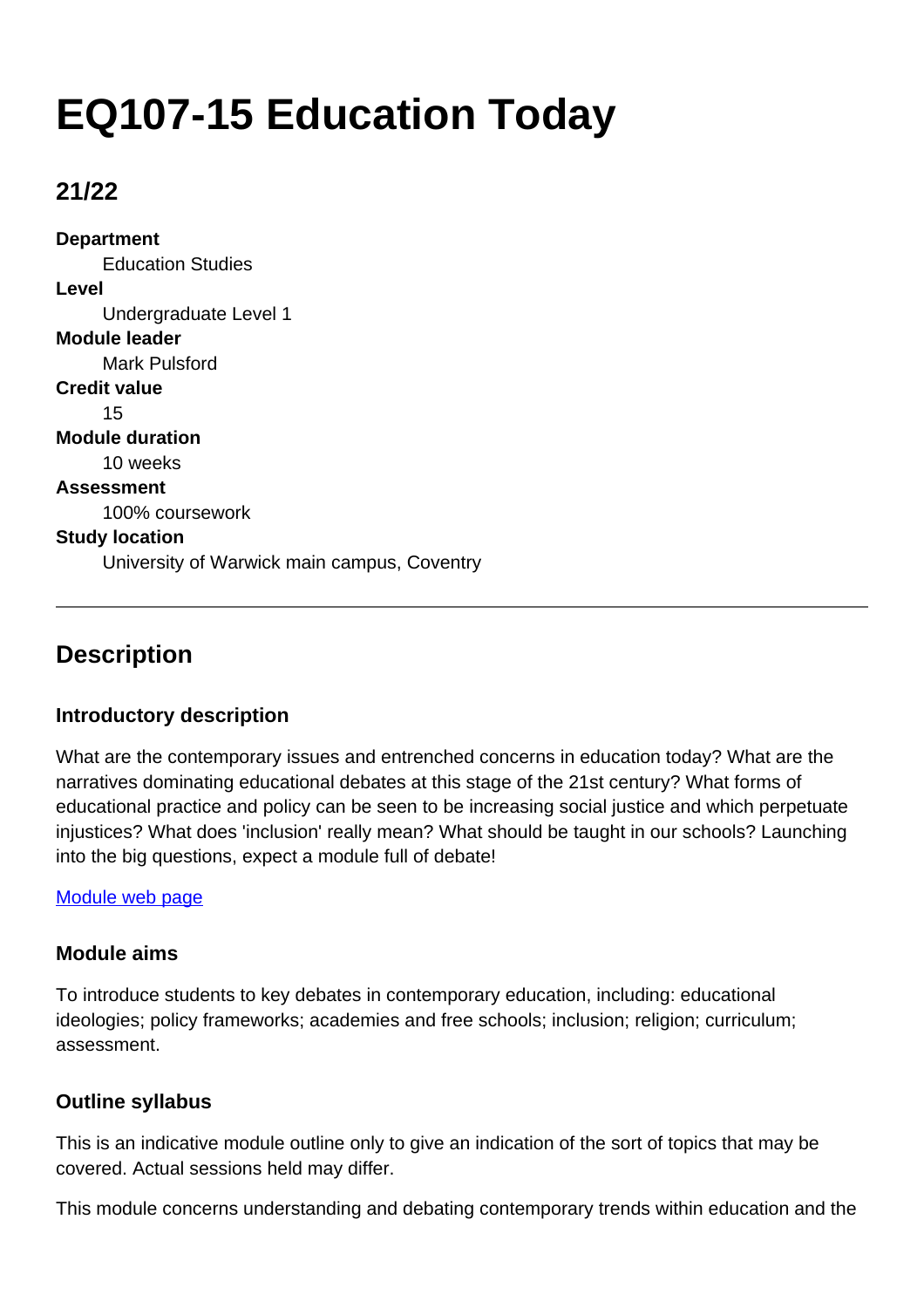social values they reflect. It will encourage students to become familiar with the dominant areas of debate, controversy and innovation that can be seen to characterise contemporary education discourse. The module will approach the topic of education through many contrasting perspectives. It will encourage students to critically appraise the social, cultural and political factors that affect students, teaching professionals, parents and other key stakeholders as they negotiate and participate in the contemporary education 'offer'. Practical approaches and philosophical perspectives will be introduced and debated as students consider how factors such as inclusion, equality, diversity, community, religion, attainment, quality, excellence, economic growth and political instability interact within the contemporary education marketplace. Students will be encouraged to identify particular areas of debate and controversy that interest them and to investigate the strengths, weaknesses and opportunities within contemporary education policy and practice.

# **Learning outcomes**

By the end of the module, students should be able to:

- To comprehend and articulate the key debates within contemporary educational theory and practice.
- To be able to distinguish between different ideological and political orientations as expressed in policy and practice in education.
- To be able to debate and articulate a view on how contemporary education should develop in future.

# **Indicative reading list**

Abbott, 1., Rathbone, M., & Whitehead, P. (2013) Education Policy, London: Sage Bartlett, S. & Burton, D. (2012) Introduction to Education Studies (Third Edition), London: Sage Bates, J., Lewis, S. & Pickard, A. (2011) Education Policy, Practice and the Professional, London: Continuum International Publishing Group

Chitty, C. (2009) Educational Policy in Britain (Second Edition), Basingstoke : Palgrave Macmillan Collini, S. (2012) What are Universities for? London: Penguin Books

Curtis, W. & Pettigrew, A. (2009) Learning in Contemporary Culture: Perspectives in Education Studies Series, Exeter, Learning Matters

Duff, L. (2003)Spiritual development and education: A contemplative view, International Journal of Children's Spirituality, Vol. 8 (3).

Garrat, D. & Forrester, G. (2012) Education Policy Unravelled, London: Continuum International Publishing Group

Jackson, P.W. (2012) What is Education? Chicago: The University of Chicago Press

Pratt-Adams, S., Maguire, M. & Burn, E. (2010) Changing Urban Education, London: Continuum International Publishing Group

Ward, S. & Eden, C. E. (2009) Key Issues in Education Policy, London: Sage

[View reading list on Talis Aspire](https://rl.talis.com/3/warwick/lists/CFF0751B-3705-9128-DEEB-88F5197AE7FB.html?lang=en-GB)

## **Subject specific skills**

Students should demonstrate a critical understanding of: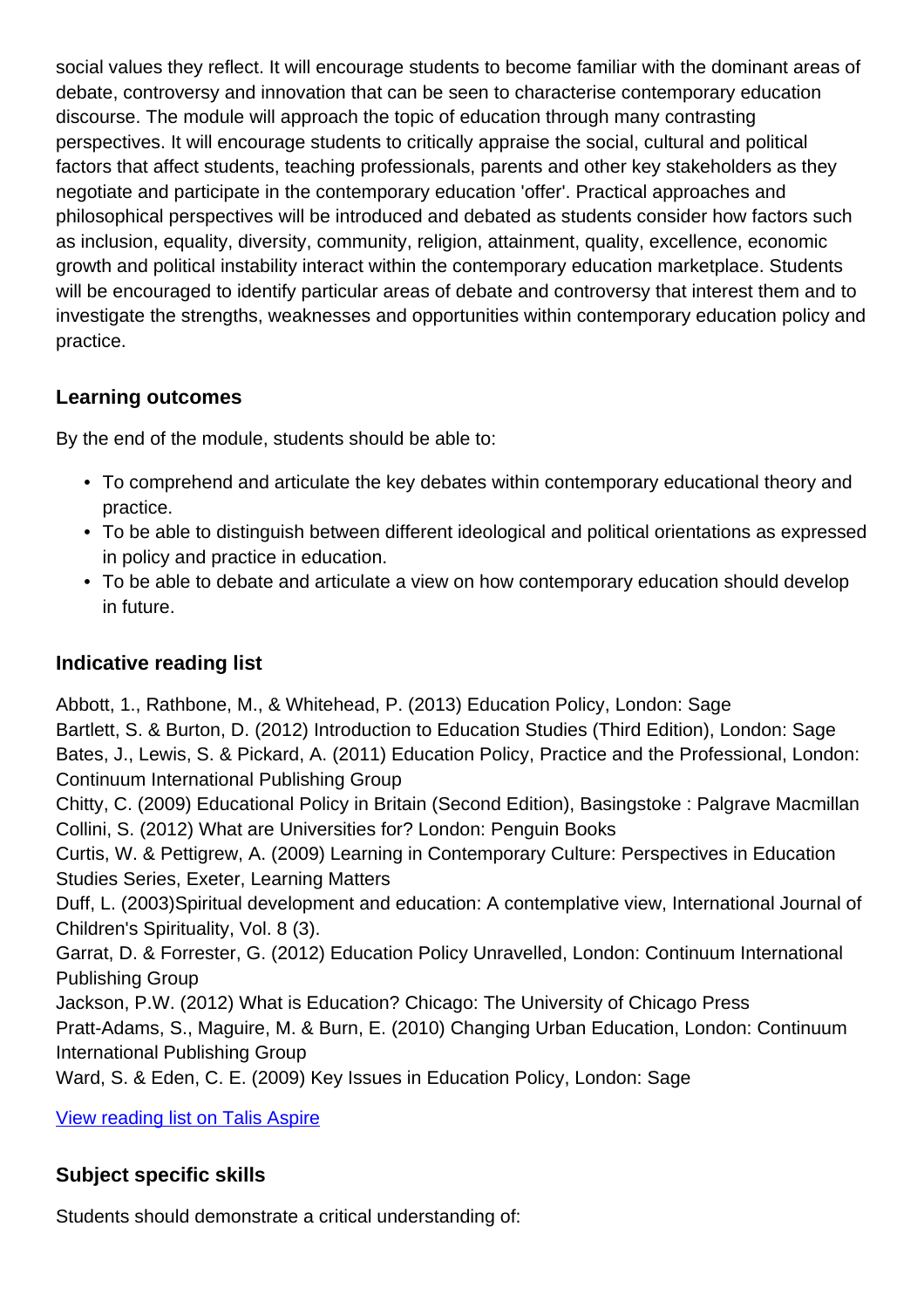- the underlying values, theories and concepts relevant to education
- the diversity of learners and the complexities of the education process
- the societal and organisational structures and purposes of educational systems, and the possible implications for learners and the learning process
- theories, practice and research in the area of education.

#### **Transferable skills**

- Active listening
- Communication skills
- Confidence
- Coordinating with others
- Creativity
- Critical thinking
- Judgement and decision making
- Managing others/People Management
- Motivation, tenacity, commitment
- Negotiation
- Passion
- Personal development skills
- Persuading/influencing
- Planning and organisational skills
- Problem solving
- Reasoning
- Team working

# **Study**

# **Study time**

#### **Type Required**

Total 150 hours

Lectures 10 sessions of 1 hour (7%) Seminars 10 sessions of 2 hours (13%) Private study 90 hours (60%) Assessment 30 hours (20%)

## **Private study description**

Independent study hours include background reading, completing reading/other tasks in preparation for timetabled teaching sessions, undertaking research using the library resources, follow-up reading work, working on individual and group projects, the completion of formative and summative assignments, revision